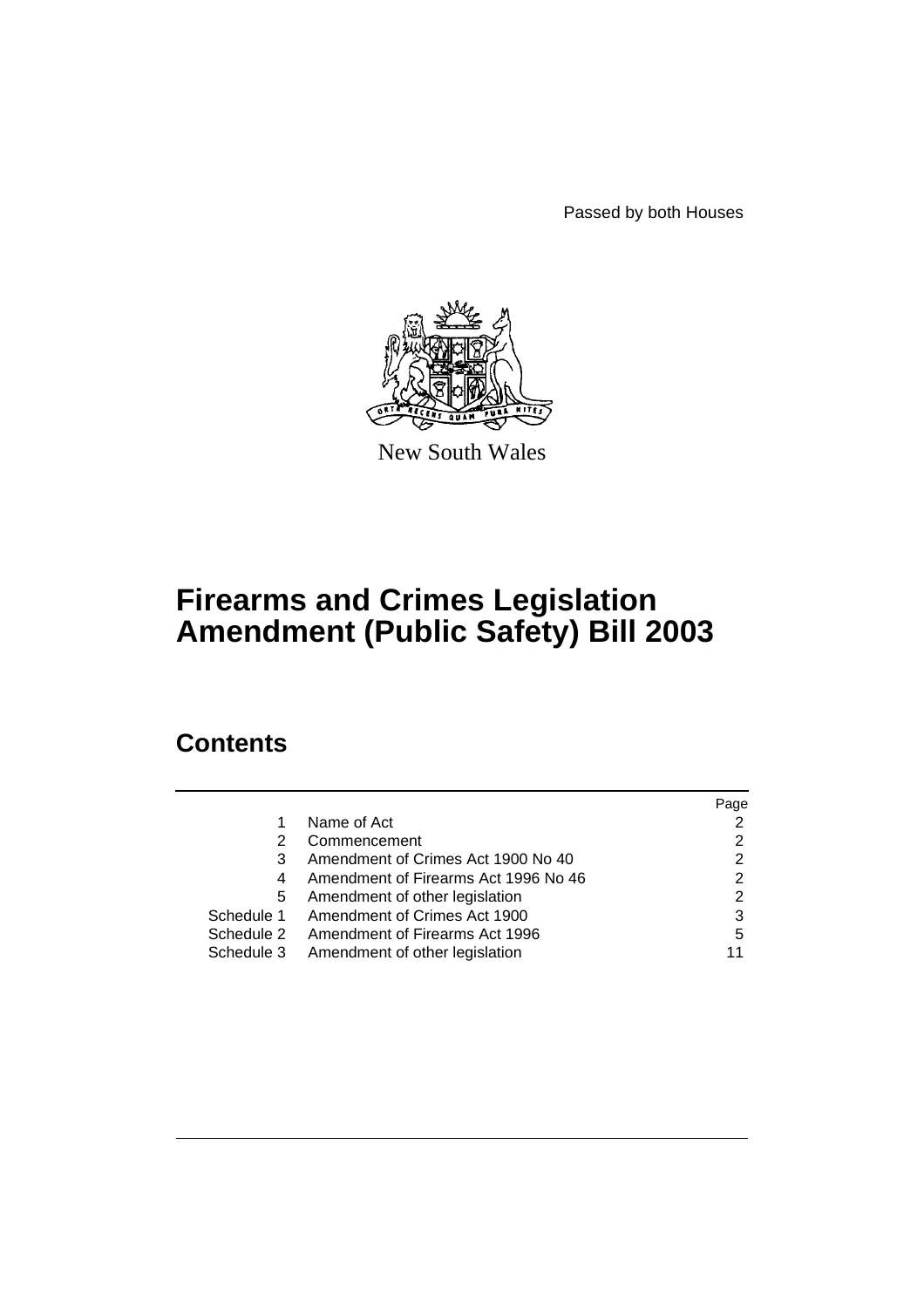*I certify that this PUBLIC BILL, which originated in the LEGISLATIVE ASSEMBLY, has finally passed the LEGISLATIVE COUNCIL and the LEGISLATIVE ASSEMBLY of NEW SOUTH WALES.*

> *Clerk of the Legislative Assembly. Legislative Assembly, Sydney, , 2003*



New South Wales

# **Firearms and Crimes Legislation Amendment (Public Safety) Bill 2003**

Act No , 2003

An Act to amend the *Crimes Act 1900* and the *Firearms Act 1996* to create additional offences in relation to firearms; and for other purposes.

*I have examined this Bill, and find it to correspond in all respects with the Bill as finally passed by both Houses.*

*Chairman of Committees of the Legislative Assembly.*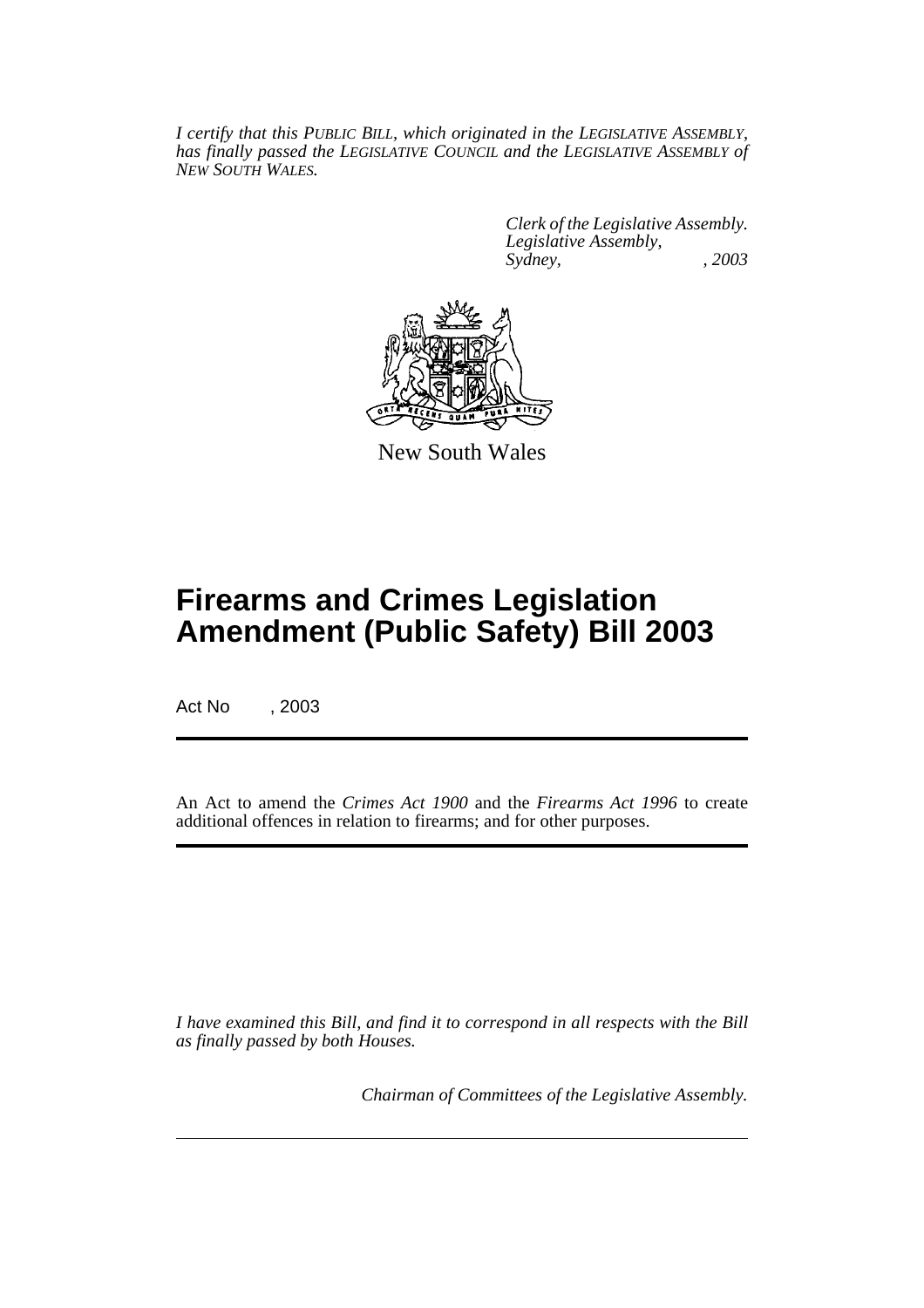### **The Legislature of New South Wales enacts:**

# **1 Name of Act**

This Act is the *Firearms and Crimes Legislation Amendment (Public Safety) Act 2003*.

### **2 Commencement**

This Act commences on a day or days to be appointed by proclamation.

# **3 Amendment of Crimes Act 1900 No 40**

The *Crimes Act 1900* is amended as set out in Schedule 1.

# **4 Amendment of Firearms Act 1996 No 46**

The *Firearms Act 1996* is amended as set out in Schedule 2.

# **5 Amendment of other legislation**

The Act and the regulation specified in Schedule 3 are amended as set out in that Schedule.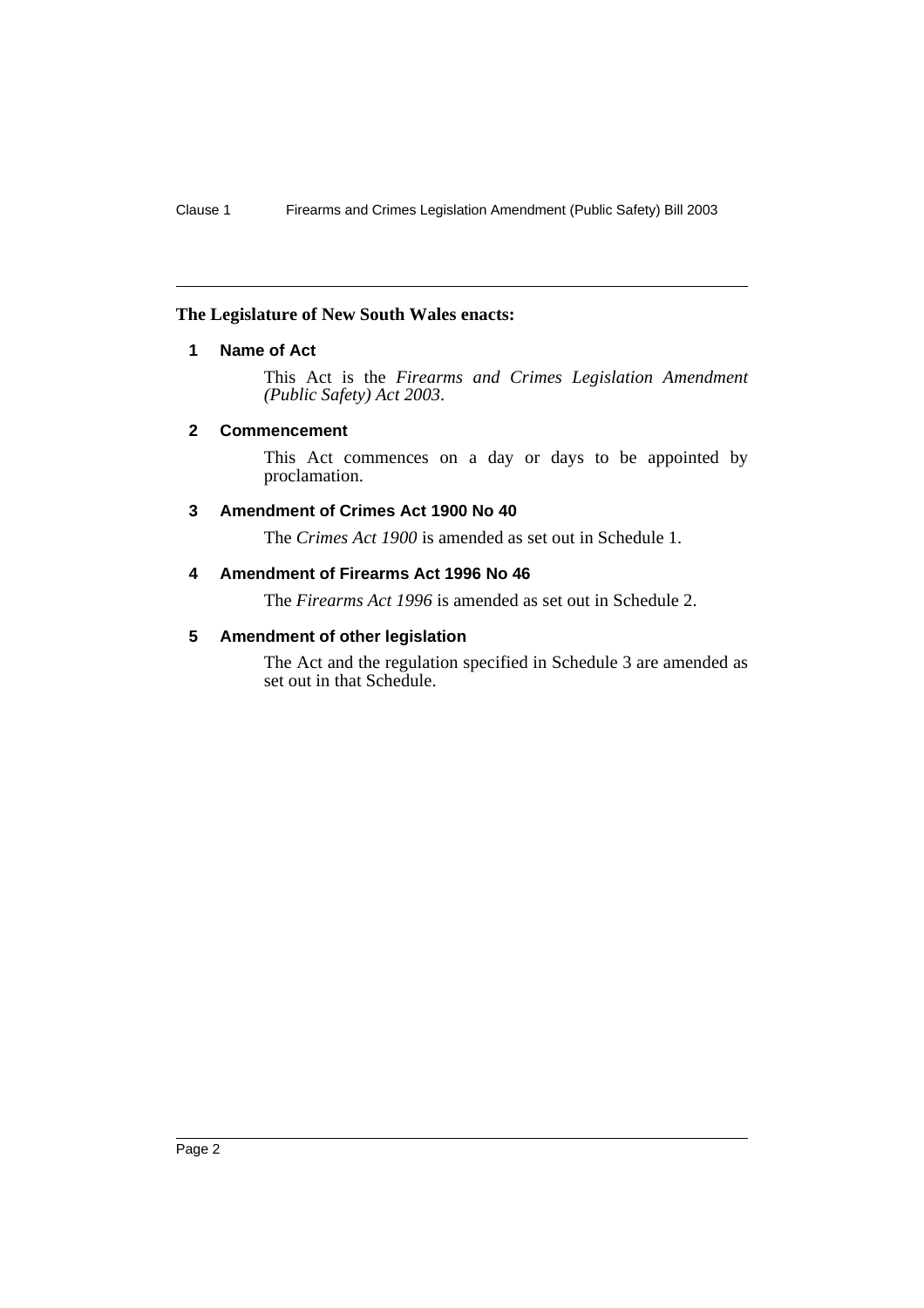Amendment of Crimes Act 1900 New York 1900 New York 1900 New York 1900 Schedule 1

# **Schedule 1 Amendment of Crimes Act 1900**

(Section 3)

# **[1] Section 93F**

Omit the section. Insert instead:

#### **93F Interpretation**

(1) In this Part:

*firearm*, *pistol* and *prohibited firearm* have the same meanings as in the *Firearms Act 1996*.

*unregistered firearm* means a firearm that is not registered under the *Firearms Act 1996*.

- (2) For the purposes of this Part, a person who is in a vehicle or vessel in a public place is taken to be in that place.
- (3) In subsection (2), *vehicle* includes a caravan or anything else constructed to be drawn by a vehicle or animal.

#### **[2] Section 93GA**

Insert after section 93G:

### **93GA Firing at dwelling-houses or buildings**

- (1) A person who fires a firearm at a dwelling-house or other building with reckless disregard for the safety of any person is liable to imprisonment for 14 years.
- (2) In the prosecution of an offence under this section, it is not necessary to prove that a person was actually placed in danger by the firing of the firearm.
- (3) If, on the trial of a person for an offence under this section, the jury is not satisfied that the accused is guilty of the offence but is satisfied on the evidence that the person is guilty of an offence under section 93G or 93H, it may find the person not guilty of the offence charged but guilty of an offence under section 93G or 93H, and the accused is liable to punishment accordingly.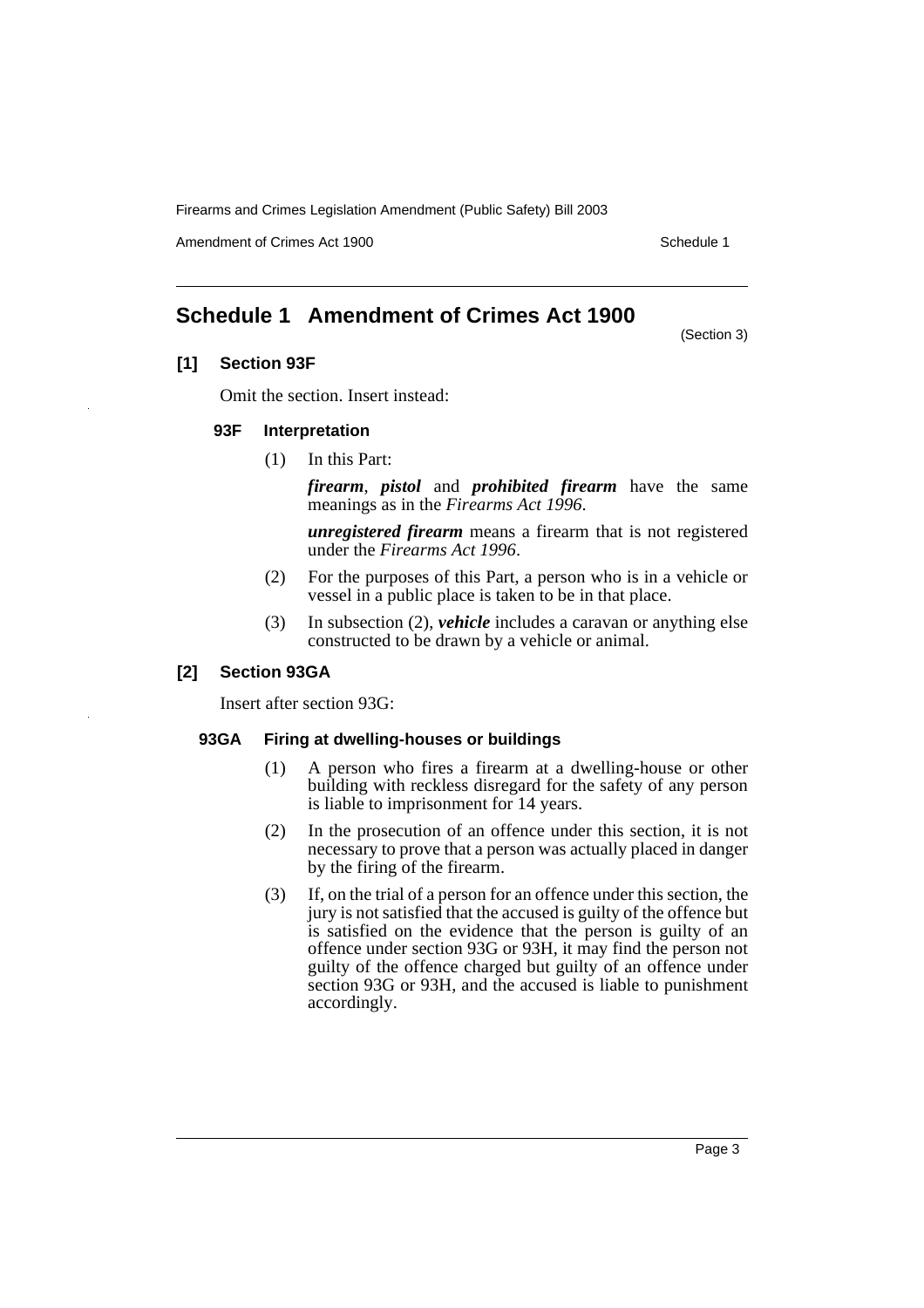Schedule 1 Amendment of Crimes Act 1900

# **[3] Section 93I**

Insert after section 93H:

### **93I Possession of unregistered firearm in public place**

- (1) A person who:
	- (a) possesses an unregistered firearm in a public place, and
	- (b) is not authorised under the *Firearms Act 1996* to possess the firearm,

is liable to imprisonment for 10 years.

- (2) A person is guilty of an offence under this subsection if the person commits an offence under subsection (1) in circumstances of aggravation. A person convicted of an offence under this subsection is liable to imprisonment for 14 years.
- (3) For the purposes of subsection (2), an offence under subsection (1) is committed in *circumstances of aggravation* if the offence involves the possession:
	- (a) of more than one unregistered firearm, or
	- (b) of an unregistered firearm that is a pistol, or
	- (c) of an unregistered firearm that is a prohibited firearm.

# **[4] Section 154D**

Insert after section 154C:

# **154D Stealing firearms**

- (1) A person who steals a firearm is liable to imprisonment for 14 years.
- (2) In this section:

*firearm* has the same meaning as in the *Firearms Act 1996*.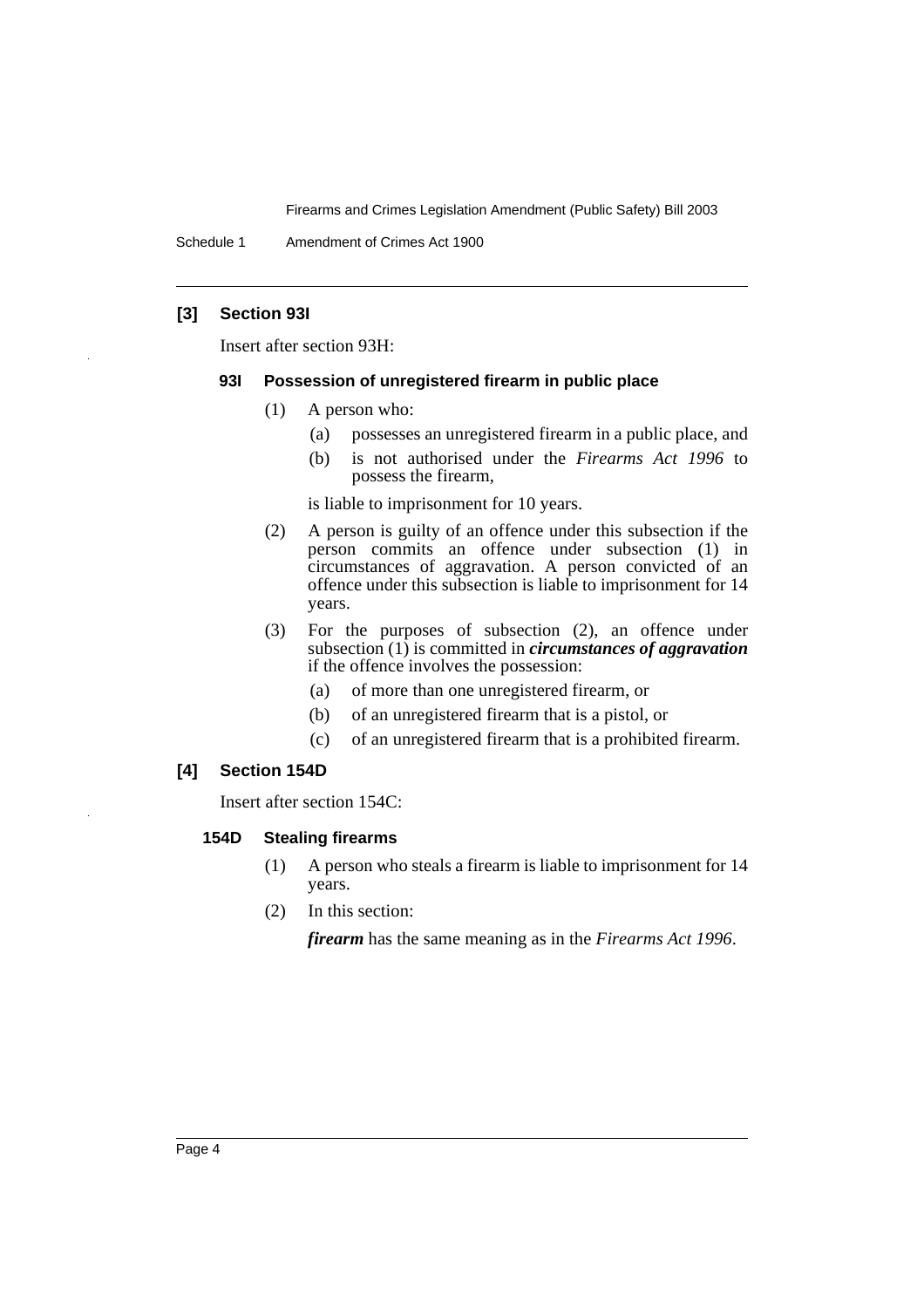Amendment of Firearms Act 1996 Schedule 2

# **Schedule 2 Amendment of Firearms Act 1996**

(Section 4)

# **[1] Section 50AA**

Insert after section 50:

#### **50AA Purchase of firearm parts**

- (1) A person must not purchase a firearm part unless the person:
	- (a) is the holder of a licence or permit for the kind of firearm to which the firearm part relates, or
	- (b) is authorised by a permit to purchase the firearm part.

Maximum penalty: imprisonment for 5 years.

- (2) A person must not purchase a firearm part that relates to any kind of prohibited firearm or pistol unless the person:
	- (a) is the holder of a licence or permit for that kind of prohibited firearm or pistol, or
	- (b) is authorised by a permit to purchase the firearm part.

Maximum penalty: imprisonment for 10 years.

(3) If, on the trial of a person for an offence under subsection (2), the jury is not satisfied that the accused is guilty of the offence but is satisfied on the evidence that the person is guilty of an offence under subsection (1), it may find the person not guilty of the offence charged but guilty of an offence under subsection (1), and the accused is liable to punishment accordingly.

# **[2] Section 51B Selling firearms on an ongoing basis**

Omit "during any period of 30 consecutive days" from section 51B (1).

Insert instead "over any consecutive period of 12 months".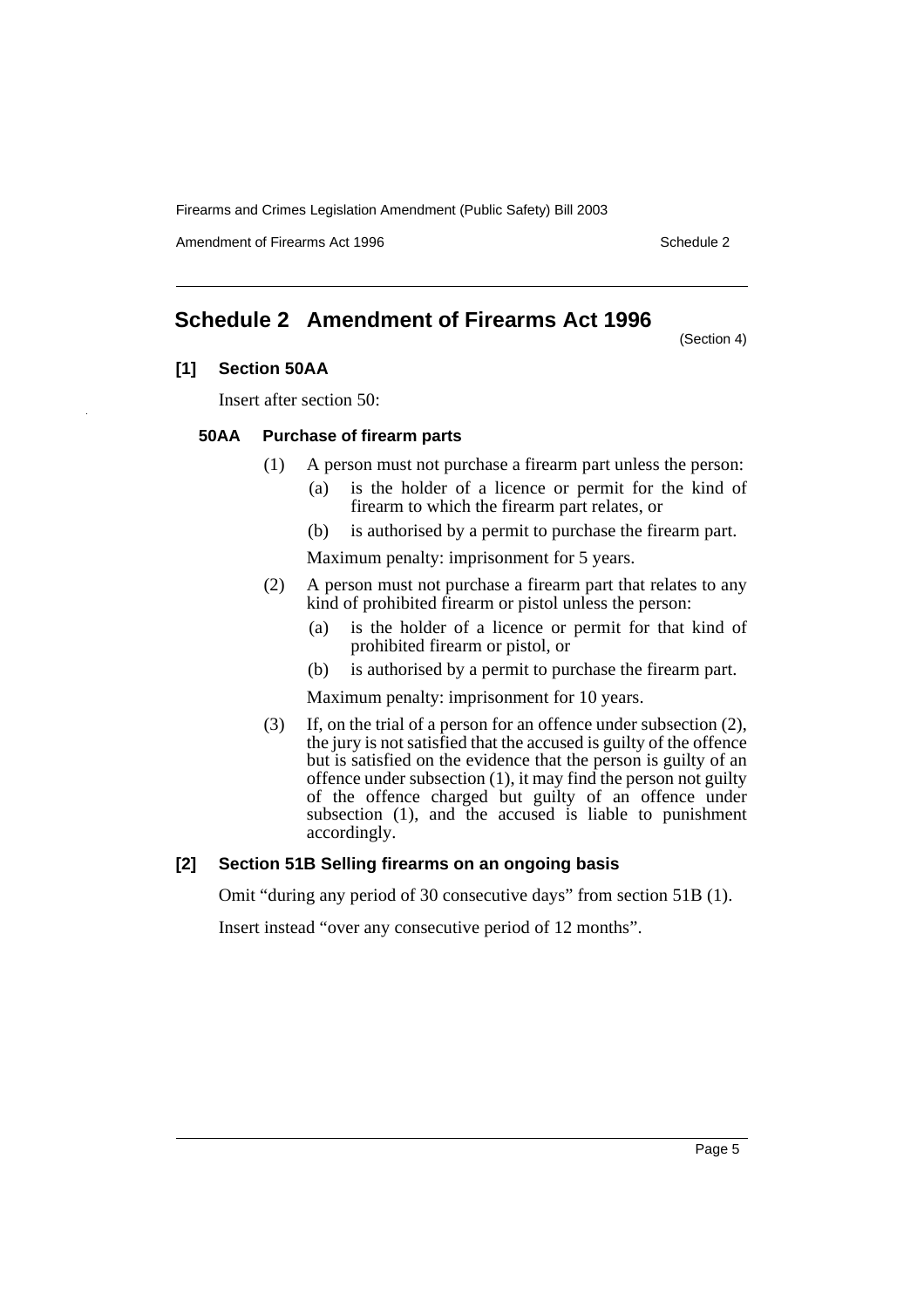# **[3] Sections 51BA and 51BB**

Insert after section 51B:

#### **51BA Restrictions on sale of firearm parts**

- (1) A person (*the seller*) must not sell, or knowingly take part in the sale of, a firearm part to another person (*the purchaser*) unless:
	- (a) the seller is authorised by a licence or permit to sell the firearm part, and
	- (b) the purchaser is the holder of a licence or permit for the kind of firearm to which the firearm part relates, and
	- (c) the purchaser's licence or permit has been produced to, and inspected by, the seller.

Maximum penalty: imprisonment for 5 years.

- (2) A person (*the seller*) must not sell, or knowingly take part in the sale of, a firearm part to another person (*the purchaser*), being a firearm part that solely relates to any kind of prohibited firearm or pistol, unless:
	- (a) the seller is authorised by a licence or permit to sell the firearm part, and
	- (b) the purchaser is the holder of a licence or permit for that kind of prohibited firearm or pistol, and
	- (c) the purchaser's licence or permit has been produced to, and inspected by, the seller.

Maximum penalty: imprisonment for 10 years.

- (3) For the purposes of this section, a person *takes part in* the sale of a firearm part if:
	- (a) the person takes, or participates in, any step, or causes any step to be taken, in the process of that sale, or
	- (b) the person provides or arranges finance for any step in that process, or
	- (c) the person provides the premises in which any step in that process is taken, or suffers or permits any step in that process to be taken in premises of which the person is the owner, lessee or occupier or of which the person has the care, control or management.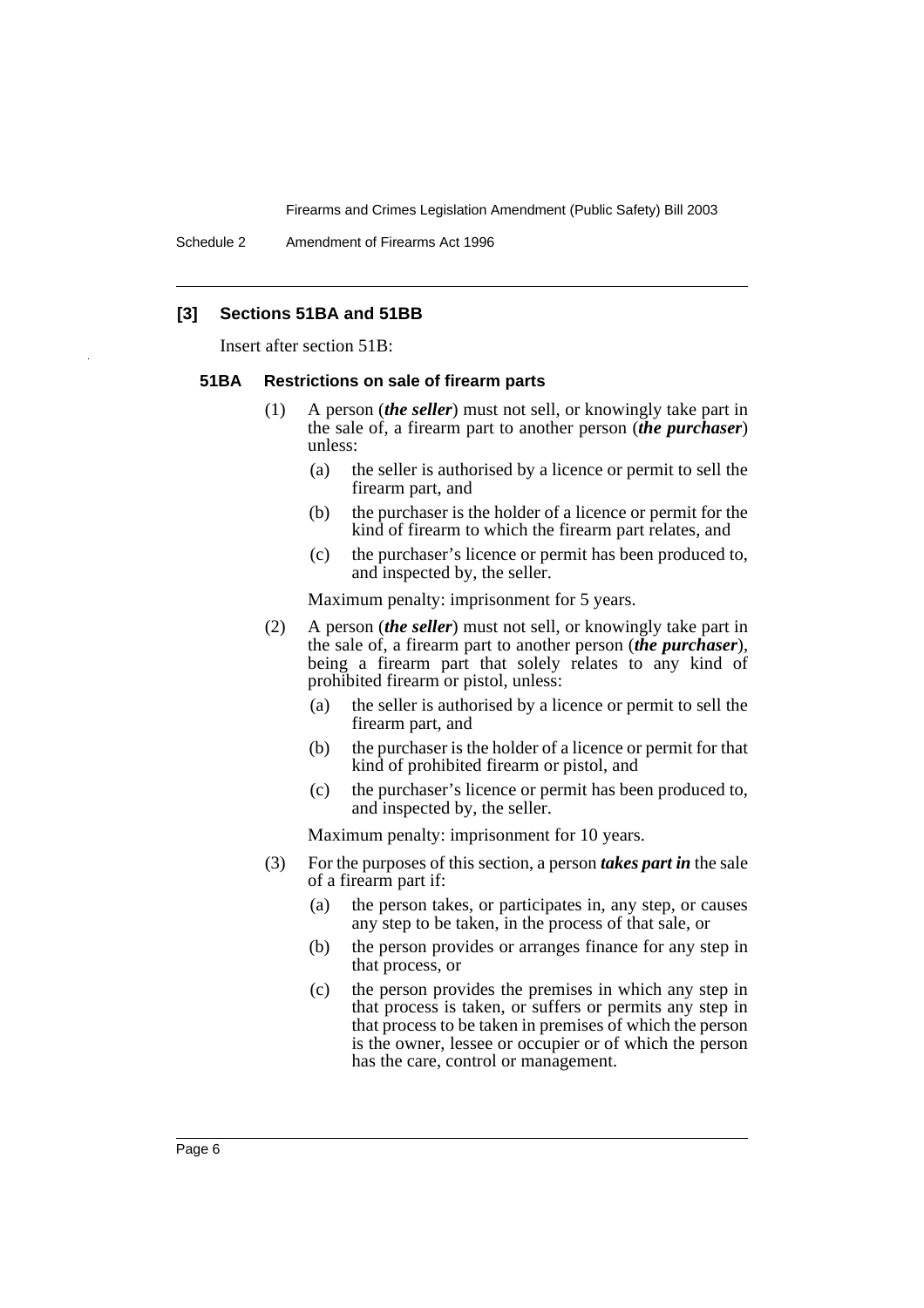Amendment of Firearms Act 1996 Schedule 2

(4) If, on the trial of a person for an offence under subsection (2), the jury is not satisfied that the accused is guilty of the offence but is satisfied on the evidence that the person is guilty of an offence under subsection (1), it may find the person not guilty of the offence charged but guilty of an offence under subsection (1), and the accused is liable to punishment accordingly.

#### **51BB Selling firearm parts on an ongoing basis**

(1) A person must not contravene section 51BA on 3 or more separate occasions over any consecutive period of 12 months.

Maximum penalty: imprisonment for 20 years.

- (2) For the purposes of this section, the sale of more than one firearm part to any person on a single occasion does not, in itself, constitute more than one occasion.
- (3) If, on the trial of a person for an offence under this section, more than 3 occasions of selling a firearm part are relied on as evidence of commission of the offence, all the members of the jury must be satisfied as to the same 3 occasions in order to find the person guilty of the offence.
- (4) If, on the trial of a person for an offence under this section, the jury is not satisfied that the offence is proven but is satisfied that the person has, in respect of any of the occasions relied on as evidence of commission of the offence under this section, committed an offence under section 51BA, the jury may acquit the person of the offence charged and find the person guilty of an offence under section 51BA, and the person is liable to punishment accordingly.
- (5) A person who has been convicted of an offence under this section is not liable to be convicted:
	- (a) of an offence under section 51BA, or
	- (b) of a separate offence under this section,

on the same, or substantially the same, facts as those relied on as evidence of commission of the offence in respect of which the person has been convicted.

- (6) A person who has been acquitted of an offence under this section is not liable to be convicted:
	- (a) except as provided by subsection (4)—of an offence under section 51BA, or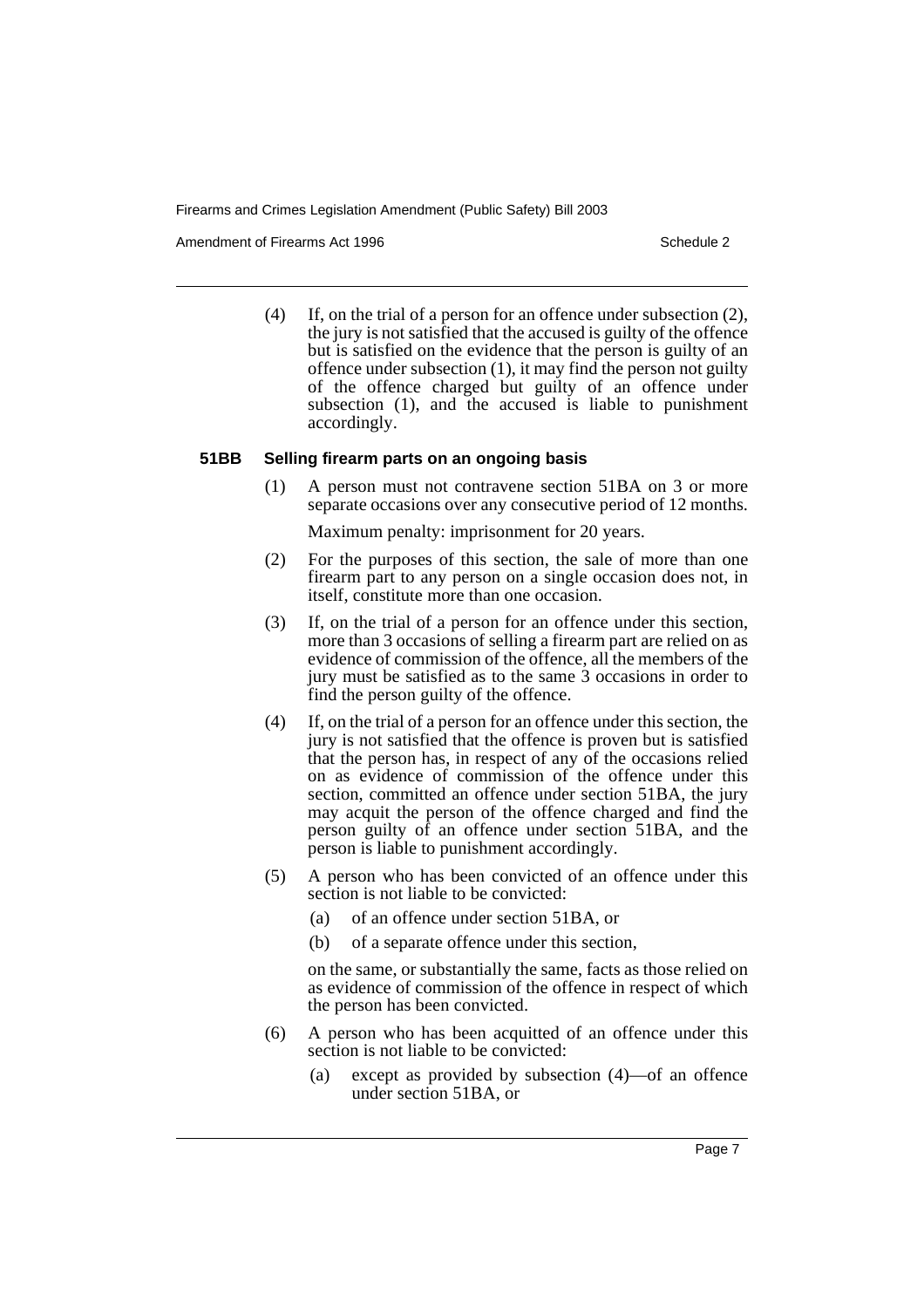Schedule 2 Amendment of Firearms Act 1996

(b) of a separate offence under this section,

on the same, or substantially the same, facts as those relied on as evidence of commission of the offence in respect of which the person has been acquitted.

- (7) A person who has been:
	- (a) convicted of an offence under section 51BA, or
	- (b) acquitted of such an offence,

is not liable to be convicted of an offence under this section on the same, or substantially the same, facts as those relied on as evidence of commission of the offence under section 51BA.

- (8) Subject to subsections (5) and (6), this section does not:
	- (a) remove the liability of any person to be convicted of an offence under section 51BA, or
	- (b) affect the punishment that may be imposed for any such offence.

#### **[4] Section 71 Misuse of licences and permits**

Omit section 71 (b).

#### **[5] Section 71, note**

Insert at the end of the section:

**Note.** It is an offence under section 300 (1) of the Crimes Act 1900 to make a false instrument (such as a forged or fraudulently altered firearms licence) with the intention that it will be used by somebody to induce another person to accept it as genuine and (because of that acceptance) to do (or not do) some act to that other person's prejudice. The penalty for such an offence is imprisonment for 10 years.

#### **[6] Section 71A**

Insert after section 71:

#### **71A Using forged or fraudulently altered licence or permit to obtain firearm**

(1) A person is guilty of an offence under this section if the person uses a document that is, and that the person knows to be, false, with the intention of obtaining a firearm.

Maximum penalty: imprisonment for 10 years.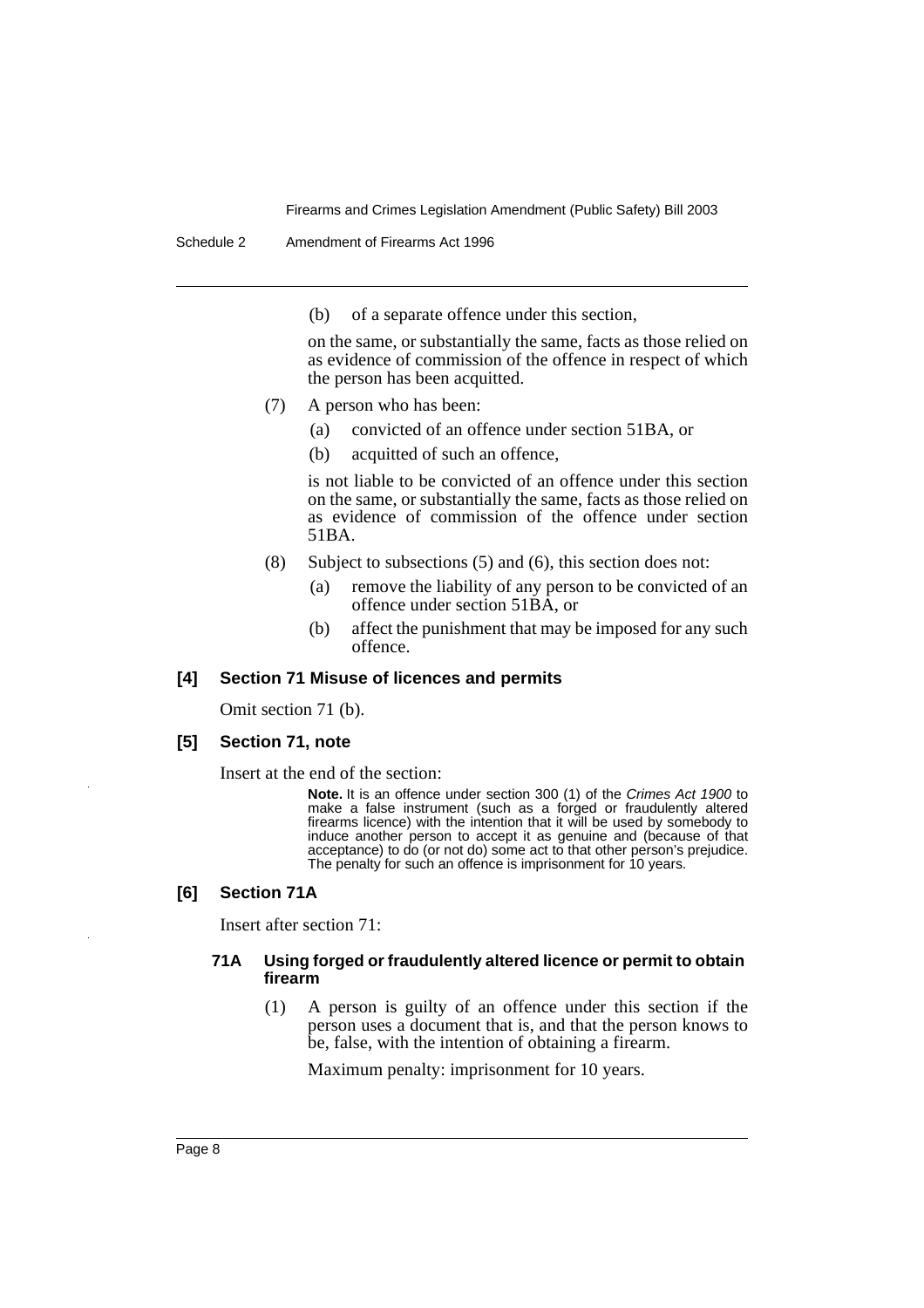Amendment of Firearms Act 1996 Schedule 2

- (2) For the purposes of this section, a document is false if it purports to be a licence or permit authorising the person who is using it to possess a firearm but is in fact:
	- (a) not a licence or permit, or
	- (b) a licence or permit that has been altered in any respect by a person who was not authorised to make the alteration, or
	- (c) a licence or permit that has been issued to another person.

### **[7] Section 84 Proceedings for offences**

Omit section 84 (2). Insert instead:

(2) An offence under section 7, 36, 43, 44A, 50, 50AA, 50A (1), 51 (1) or (2), 51A, 51BA, 51D (1), 51E, 58 (2), 62, 63, 64, 66, 70, 71A, 72 (1) or 74 may be prosecuted on indictment. However, Chapter 5 of the *Criminal Procedure Act 1986* (which relates to the summary disposal of certain indictable offences unless an election is made by the prosecution to proceed on indictment) applies to and in respect of an offence referred to in this subsection.

# **[8] Section 84 (3)**

Insert ", 51BB" after "51B".

#### **[9] Section 87 Evidence**

Omit "(or by a person holding an office prescribed by the regulations)".

# **[10] Schedule 3 Savings and transitional provisions**

Insert after clause 1 (1) (d):

(e) the *Firearms and Crimes Legislation Amendment (Public Safety) Act 2003*, to the extent that it amends this Act.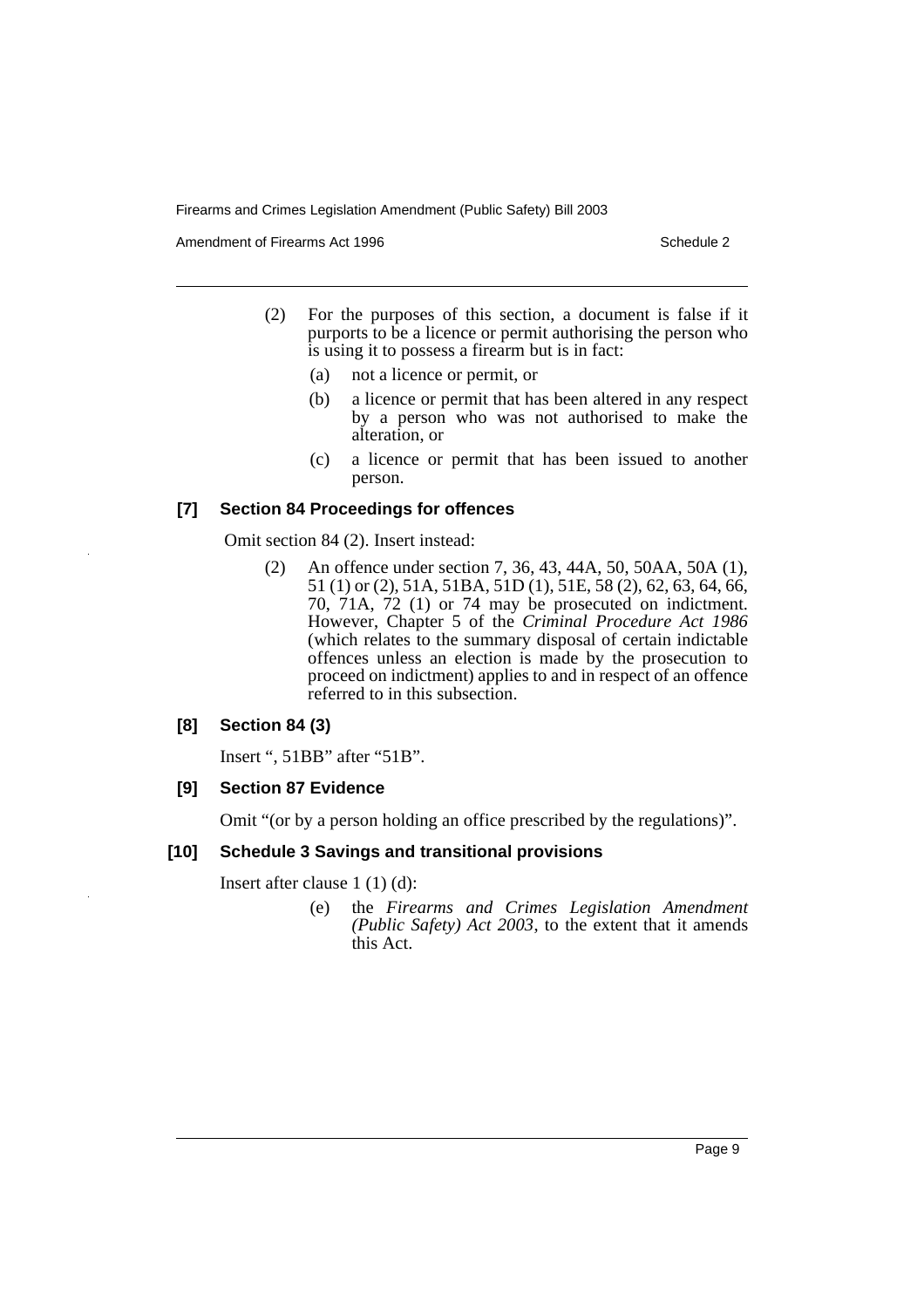Schedule 2 Amendment of Firearms Act 1996

# **[11] Schedule 3, Part 6**

Insert after Part 5:

# **Part 6 Provisions consequent on enactment of Firearms and Crimes Legislation Amendment (Public Safety) Act 2003**

# **23 Operation of amendment to section 51B**

For the purposes of section 51B (as amended by Schedule 2 [2] to the *Firearms and Crimes Legislation Amendment (Public Safety) Act 2003*), a consecutive period of 12 months may include a period part of which occurs before the commencement of that amendment so long as that part period does not exceed 30 days.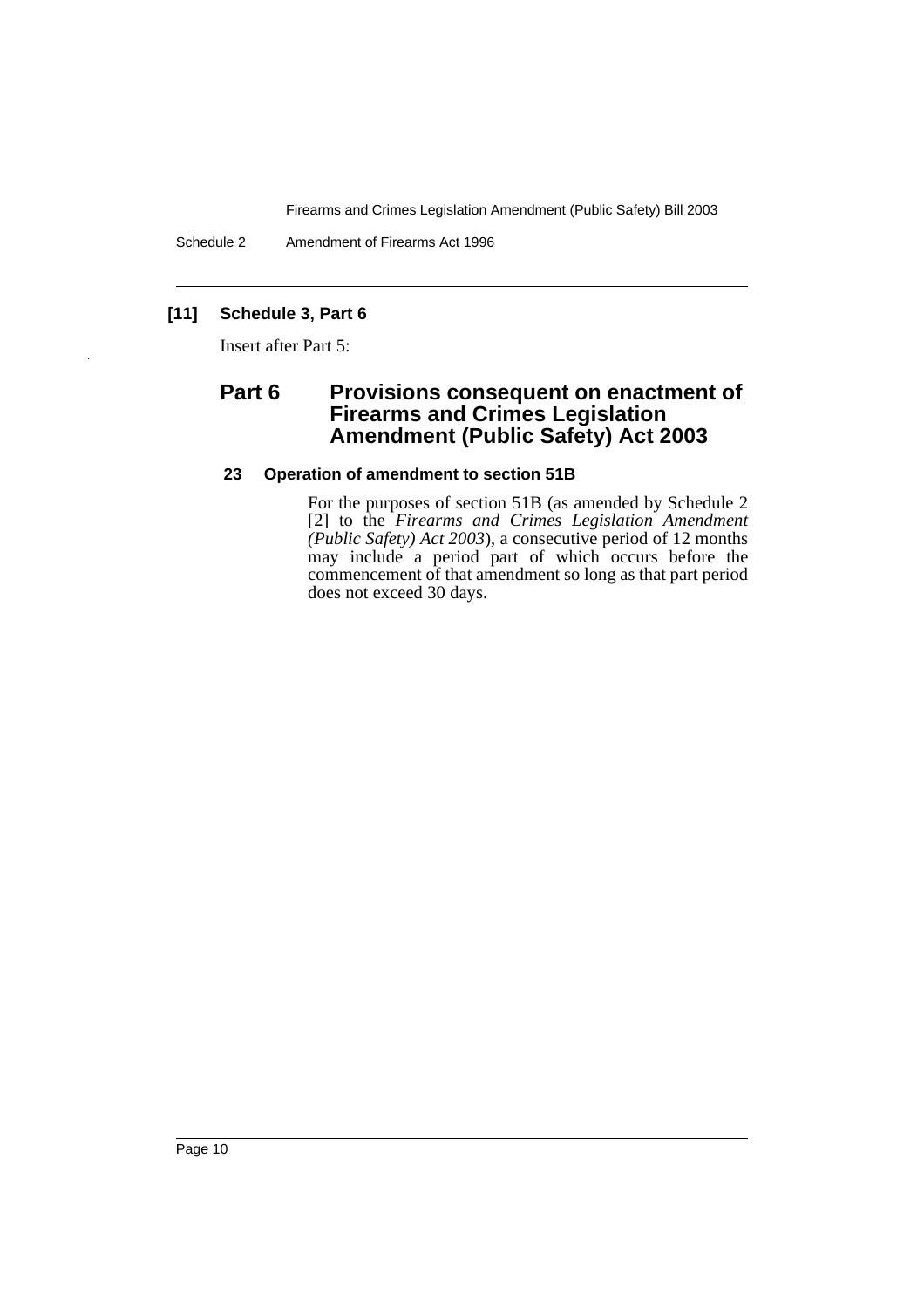Amendment of other legislation Schedule 3

# **Schedule 3 Amendment of other legislation**

(Section 5)

# **3.1 Criminal Procedure Act 1986 No 209**

#### **[1] Section 268 Maximum penalties for Table 2 offences**

Omit "or 93H" from section 268 (2) (e). Insert instead ", 93H or 93I".

# **[2] Section 268 (2) (e1)**

Omit the paragraph. Insert instead:

(e1) for an offence under section 7, 36, 43, 44A, 50, 50AA, 50A (1), 51 (1) or (2), 51A, 51BA, 51D (1), 51E, 58 (2), 62, 63, 64, 66, 70, 71A, 72 (1) or 74 of the *Firearms Act 1996*—imprisonment for 2 years, or a fine of 50 penalty units, or both,

## **[3] Schedule 1 Indictable offences triable summarily**

Insert "154D," after "154C," in clause 9 of Table 1.

# **[4] Schedule 1, Table 2**

Omit "or 93H" from clause 6. Insert instead ", 93H or 93I".

#### **[5] Schedule 1, Table 2**

Omit clause 7. Insert instead:

#### **7 Firearms Act 1996**

An offence under section 7, 36, 43, 44A, 50, 50AA, 50A (1), 51 (1) or (2), 51A, 51BA, 51D (1), 51E, 58 (2), 62, 63, 64, 66, 70, 71A, 72 (1) or 74 of the *Firearms Act 1996*.

# **3.2 Firearms (General) Regulation 1997**

# **[1] Clause 14**

Omit the clause. Insert instead:

#### **14 Requirement to notify Commissioner of address where firearms are kept**

- (1) The holder of a licence or permit must, within 7 days of acquiring any firearm, notify the Commissioner in writing of:
	- (a) the address of the premises on which the firearm is to be kept when not actually being used, and